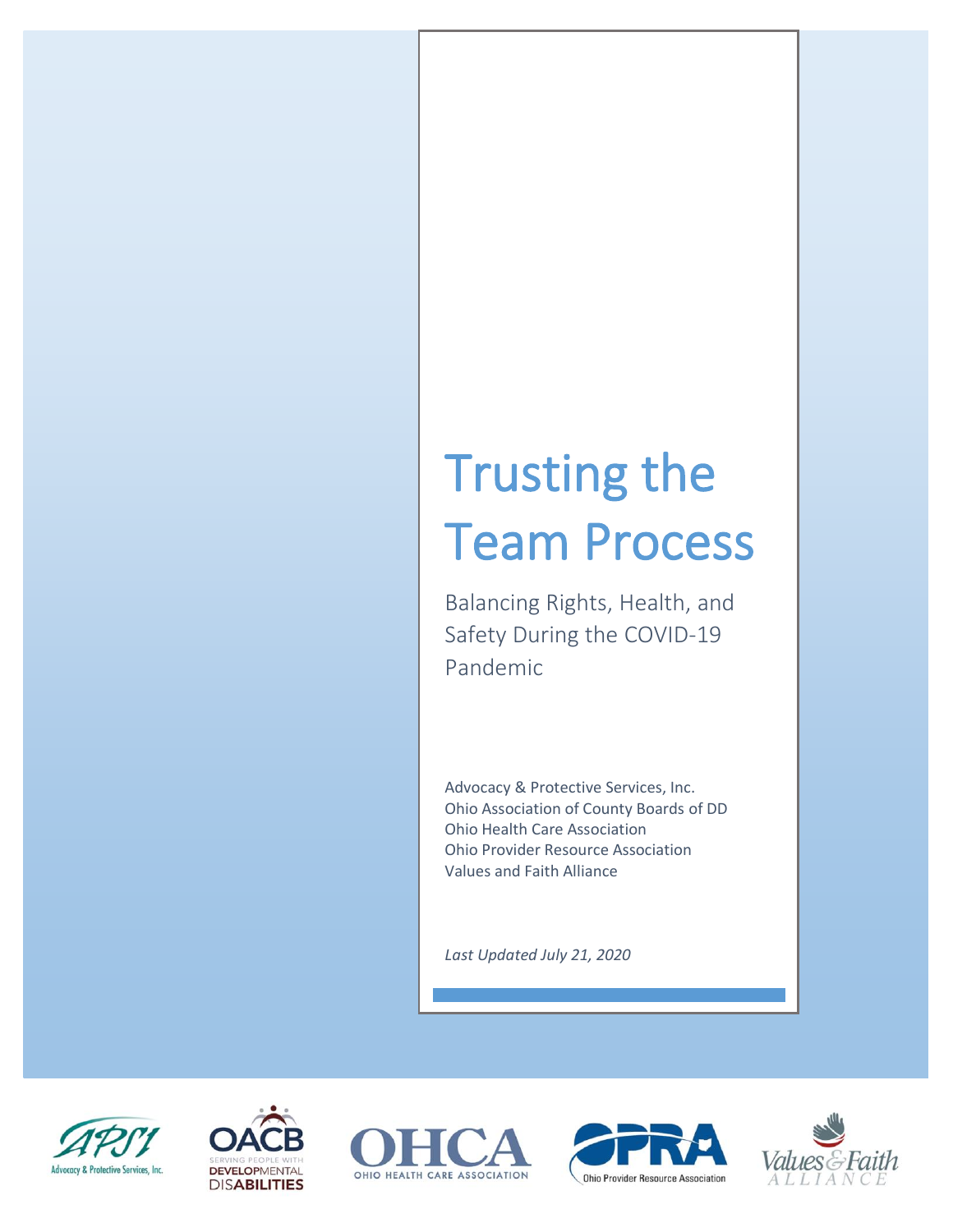#### **Introduction**

Throughout the COVID-19 pandemic, people with developmental disabilities and their teams have been challenged to make adjustments to the routines, services, and supports that help people live and thrive in their homes and communities. In recent weeks, those discussions have become more complex as people balance the increasing opportunities as Ohio reopens with ongoing risks of COVID-19. As



stakeholders in Ohio's developmental disabilities system, our organizations have compiled the following recommendations for teams that are engaging in these discussions about home and community-based services for people with developmental disabilities.

## **General Principles**

We recognize that no guidelines or recommendations can be expected to provide an answer for every situation or circumstance. This document is intended to help people served and their teams identify issues to consider when making decisions, rather than determine the path forward.

To the greatest extent possible, people with developmental disabilities should have the same rights and responsibilities as others. State and local health orders apply to everyone in the jurisdiction equally. Teams must carefully consider and justify any decision that is either more restrictive or more permissive than local requirements or guidelines for the general population. Due process procedures and behavior support rules must be followed for denials of service or restrictive measures.

Additionally, as people with developmental disabilities make decisions with the support of their teams, all members impacted by the decision should also be included in the discussion. It is understood that all members of the team may not agree with every decision. In the event of significant disagreements, a person may decide to seek a different provider, or a provider may decide to give notice that it will no longer be able to provide services to that person. These decisions should not be made lightly or to gain leverage, however members of the team should consider these and other potential consequences.

We understand that fear plays a role in these discussions and decisions. People with developmental disabilities may fear exposure to COVID-19 through their own activities or a peer's. Families may fear for their loved ones' safety if they cannot see them or if they themselves are exposed to COVID-19. Providers may fear consequences of being too restrictive or of the people they serve being exposed to COVID-19. We acknowledge that there is no way to alleviate all of these fears; instead, we have to work through these fears together to reach decisions that support the people we serve.



## **Legal Requirements**

One of the key points for every discussion must be the legal requirements that apply in the local area. Teams must be continuously aware of changes in legal requirements, and should understand the difference between what is required and what is recommended. People served must be educated about the requirements and recommendations, informed of the consequences of not following requirements, and encouraged to follow recommendations.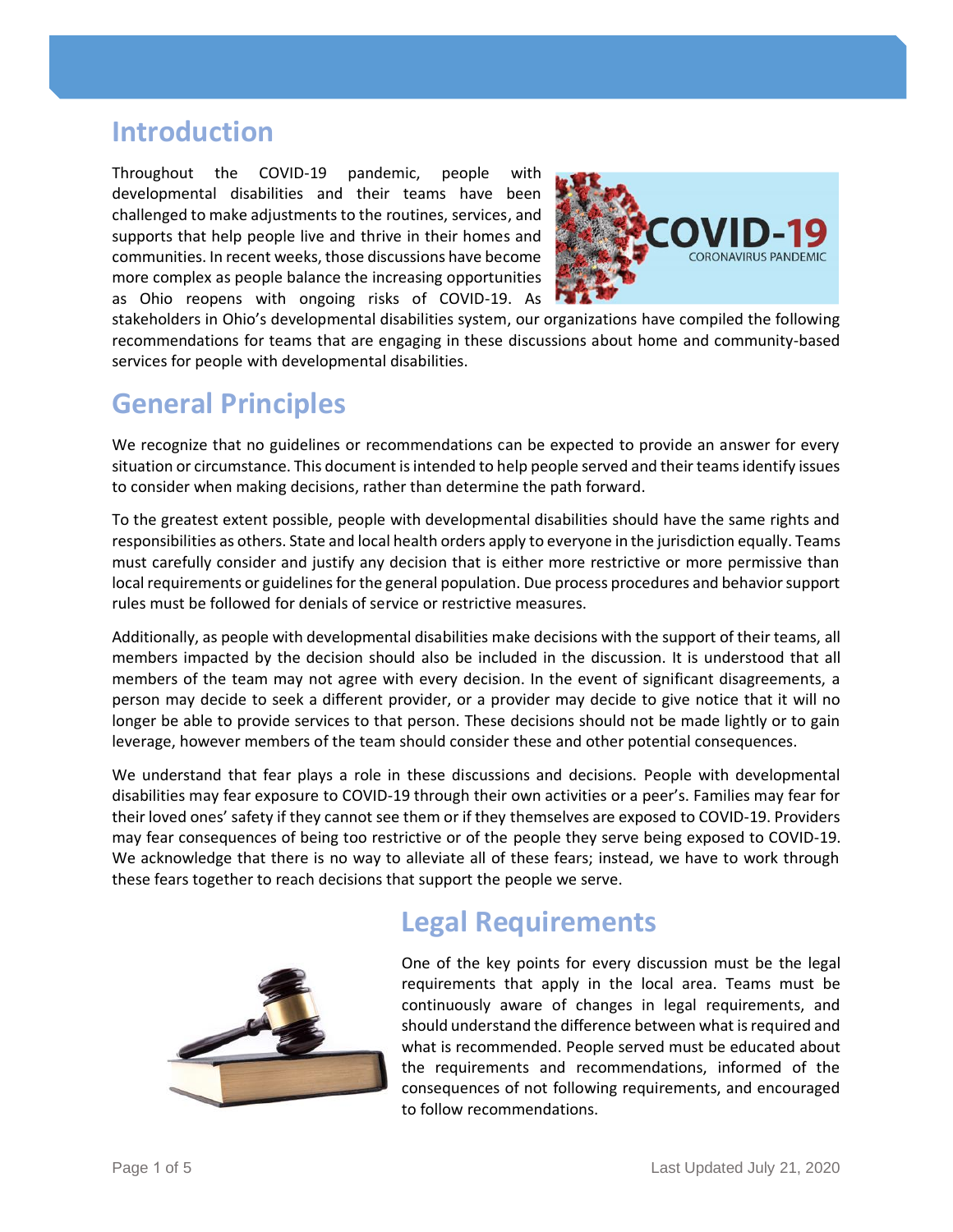The [Public Health Advisory Alert System](https://coronavirus.ohio.gov/wps/portal/gov/covid-19/public-health-advisory-system/) is a color-coded system designed to supplement existing statewide orders through a data-driven framework to assess the degree of the virus' spread and to engage and empower people, businesses, communities, local governments, and others in their response and actions. The system consists of four levels that provide Ohioans with guidance as to the severity of the problem in the counties in which they live. The levels are determined by seven data indicators that identify the risk level for each county and a corresponding color code to represent that risk level.

The System is a resource that should be utilized as a factor in the decision-making process. Any future issued by the Governor and/or the Director of Health may be guided by this system, so you should closely monitor coronavirus.ohio.gov for any orders that may be issued that would directly impact your decision making.

As of 7/17/2020, Ohio's Public Health Advisory Alert System designates each county as Level 1 (yellow), Level 2 (orange), Level 3 (red), or Level 4 (purple) each week. Those in red and purple counties are required under a state public health order to wear facial coverings in public when indoors, or when outdoors if social distancing is not possible. Some cities have additional public health orders regarding facial coverings that may expand those requirements. Outside of those jurisdictions, facial coverings and other guidelines to limit the spread of COVID-19 are strongly recommended.

## **The Team Process**

The team process is critically important for supporting people to make the best decisions for their situations. The composition of each team varies, but typically includes the person served, the service and support administrator (SSA), service providers (residential, day/employment services, transportation, etc.), guardian (if applicable), and family members and others who support the person.

Many decisions made by a person also impact others around them, including family members, staff, and peers with whom the person may live, work, or spend time. In some situations, teams may consider meeting jointly to share information and concerns. The decision whether to meet jointly and share personal information must be made by the person or guardian.



Teams must be mindful that changes in public health alert levels and related orders, state/federal guidance, and personal circumstances mean that decisions may need to be revisited and reviewed frequently. Teams should be prepared to meet more than once about a single issue.

Advanced planning by each person's team can help prevent some crisis situations. Teams can anticipate concerns that may arise and create a plan for how the person will be prepared for the situation or supported in the situation. For example, a person with a developmental disability who refuses to wear a mask can

practice wearing a mask in short, increasing periods to build their tolerance.

Team discussions may also reveal a need for longer term changes to a person's living situation or services. For example, a person with low COVID-19-related risks who lives with several high-risk roommates or family members may prefer to move in order to engage in preferred activities without exposing housemates. Although major changes such as moves and provider searches are more difficult during the pandemic, teams should be prepared to assist with these processes.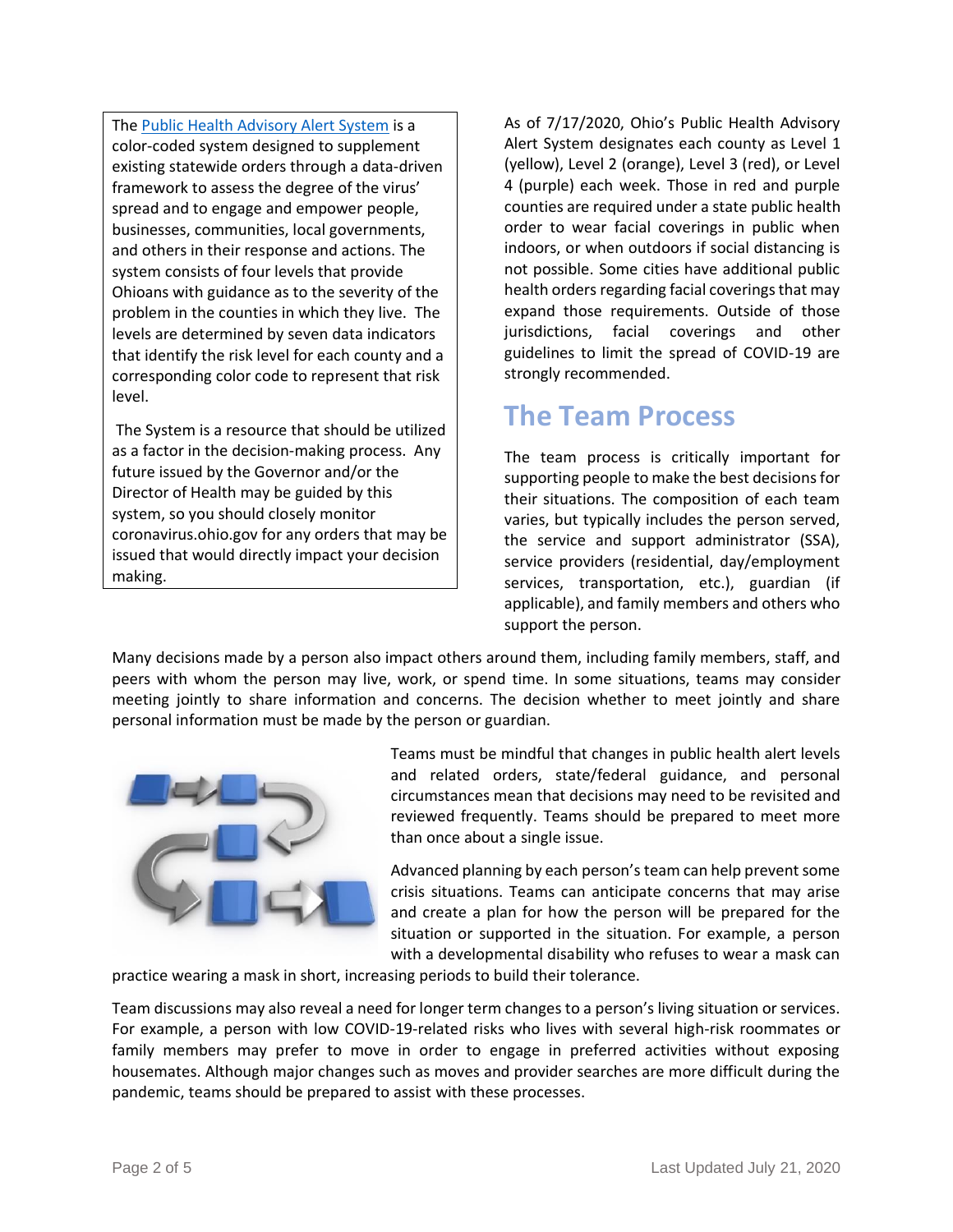## **Team Considerations**

There are many factors that play into each decision facing a person and their team. We recommend that, at a minimum, each team explore the following:

- Legal requirements, including mandates for facial coverings or gatherings that may apply
- Risks, including physical and mental health, safety, and situation-specific issues



- $\circ$  Risks should be considered for the person and others who may be impacted (family members, peers, friends, staff, etc.)
- o Risk factors include likelihood of virus transmission based on group size, location (indoor/outdoor), and precautions taken
- o Opportunities to mitigate risks
- Benefits, such as physical and mental health, socialization, income, and support needs
	- o Benefits should also be considered for the person and others who may be impacted (family members, peers, friends, staff, etc.)
	- o Alternative ways to achieve these benefits
- Whether the opportunity is time-sensitive or could be delayed to a date when risks are lower
- Whether the activity will occur once or on an ongoing basis
- Whether the activity requires staff assistance, or can be completed independently by the person or with support from a family member or friend
- How the situation would be handled for a person in the general population
- Whether the provider will continue to be a willing and able provider for the person served

We would like to offer some basic scenarios.The following scenarios are solely examples and not intended to dictate the outcome of a specific situation.

#### **Resources**

Teams are encouraged to explore other resources to help people with developmental disabilities and team members assess these situations. Some examples include:

- ADS, VH, ICF Day Program and Transportation COVID-19 Risk/Benefit Discussion Guide, available a[t https://dodd.ohio.gov/wps/portal/gov/dodd/about-us/resources/screening\\_tool](https://dodd.ohio.gov/wps/portal/gov/dodd/about-us/resources/screening_tool)
- My COVID-19 Safety Plan, available at<https://www.commongroundprogram.com/>

Our organizations also offer to provide technical assistance to assist teams that reach an impasse in these discussions. In addition, DODD has a process for technical assistance in these situations.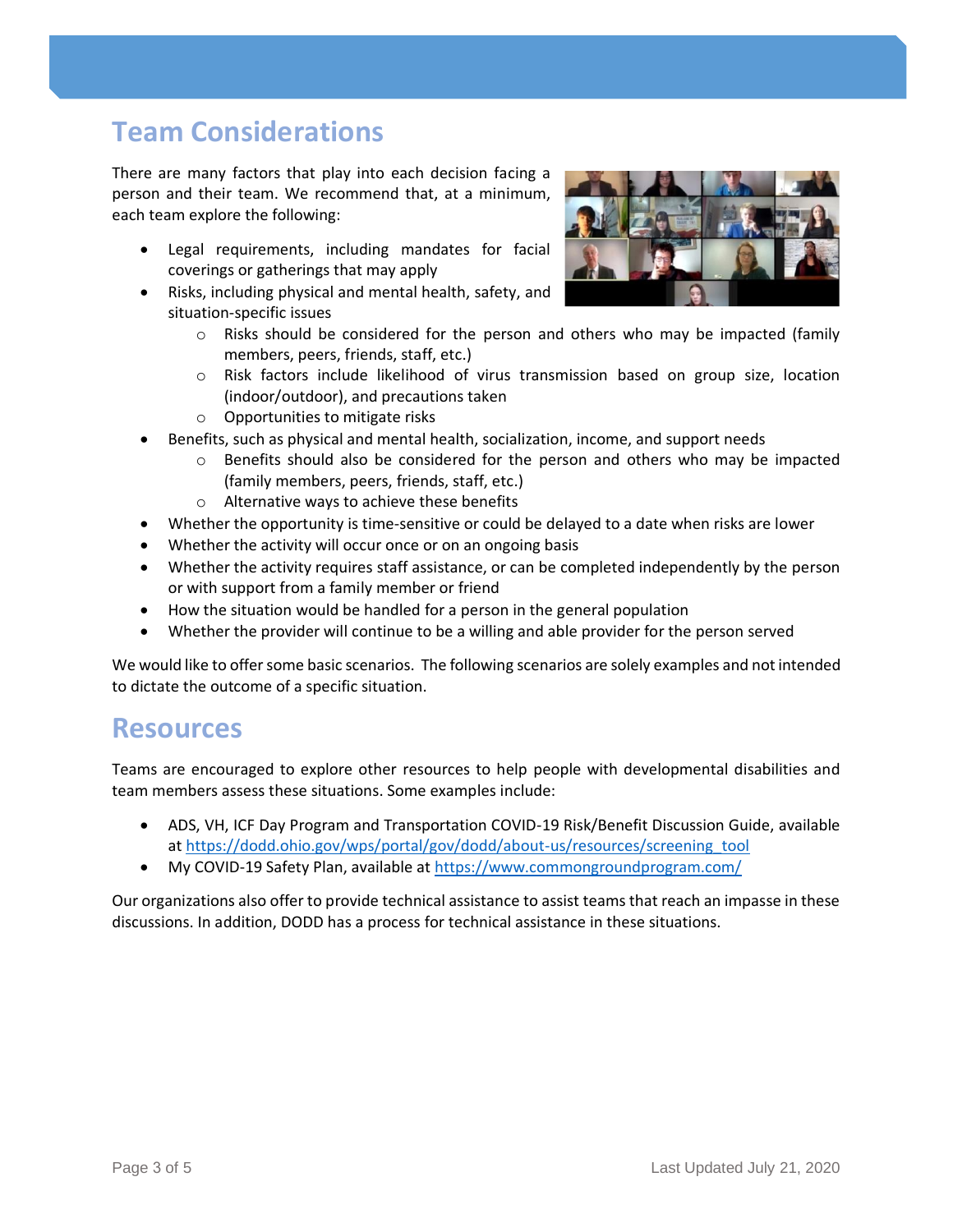## **Scenario #1: Face Coverings**

Joe wants to make his daily trip to the store to hang out and buy a drink. He is medically and physically able to wear a face covering but refuses to do so. He is not considered high-risk, but his housemate is.

#### **Team considerations:**

- County's public health alert level: are face coverings legally required, or only recommended?
- Store policy: does the store require face coverings, or only recommend?
- Risks to Joe: low-risk for COVID-19, but what about likely reaction if he cannot go to the store? Risk of legal sanction if face coverings are required or if he refuses to leave store that requires face coverings?
	- o Can a negative reaction be prevented/addressed by staff or others?
- Risks to housemate: what are the specific risks, and can they be addressed by limiting contact with Joe or other measures?
- Is anyone else, such as staff, at high risk?
- Are staff implementing any restrictions to their own activities outside of work to minimize risks to Joe and his housemate?
- Benefits to Joe: alone time, preferred item (pop), socialization, physical activity
	- o Can these benefits be achieved in other ways? Staff buying pop, walking around neighborhood instead of to store
- Timing: Joe wants to go every day, would he agree do once per week or another schedule?
- Does Joe usually go to the store by himself, or with staff?
- Other people in the community can choose to go to a store without a face covering, but risk citations or being denied service
- Will the provider terminate service if Joe insists on doing this? Will Joe decide he wants a new provider or a new home if he cannot make his daily trips?

#### **Potential team resolutions:**

- If Joe is in a county where face coverings are legally required, his provider might choose not to permit staff to take Joe to the store if he is violating the law.
- If Joe typically goes to the store by himself, the team might educate him about the risks and requirements, but acknowledge that he will not be physically prevented from leaving.
- If Joe goes the store, Joe's housemate's team would plan for the protective measures that could reduce his risk of exposure.
- Joe's team should explore and address the underlying reasons for his refusal to wear a face covering through education and practice.